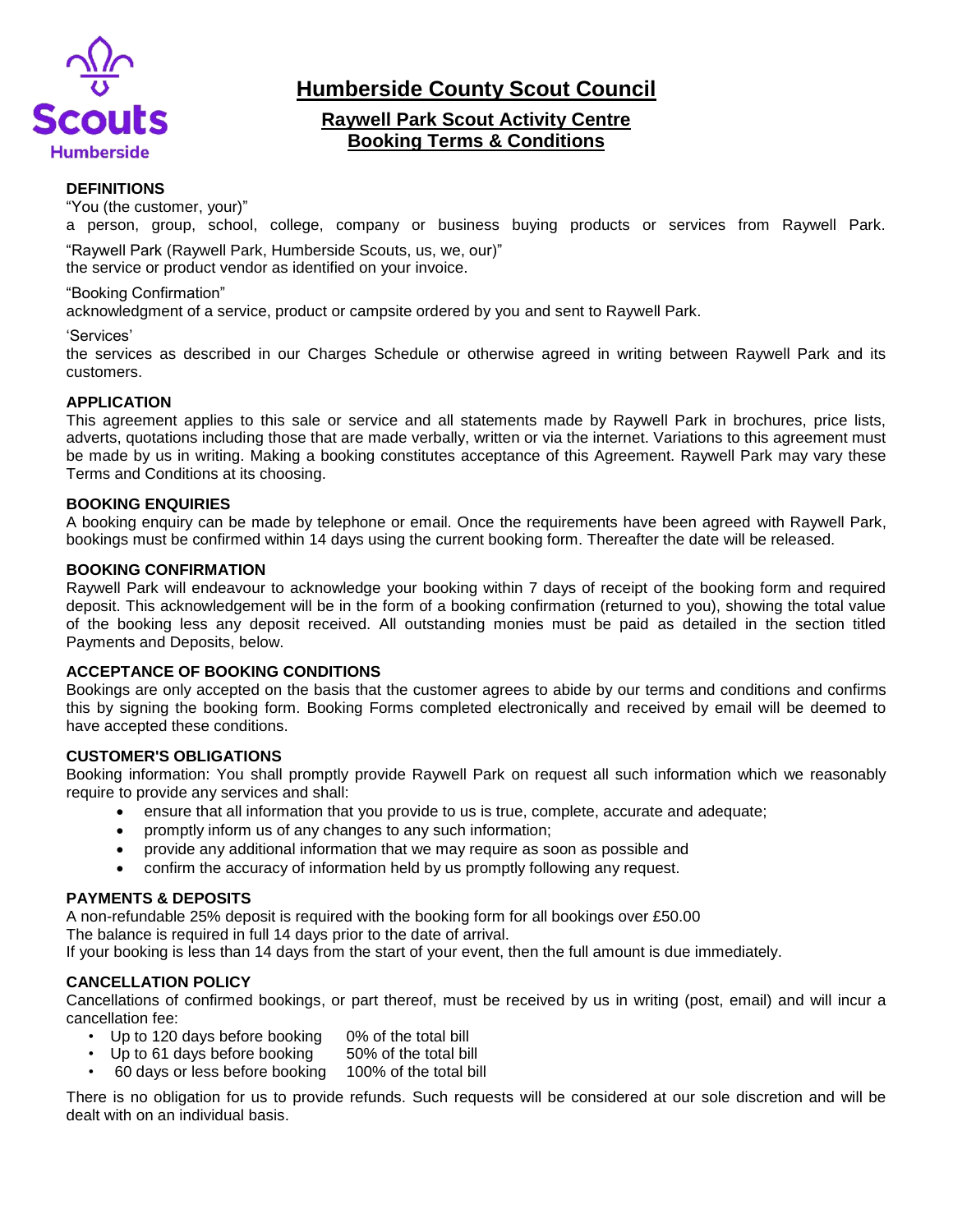# **ARRIVAL AND DEPARTURE TIMES**

Weekend use starts at 17:00 on Friday and ends at 15:30 on Sunday. School week use starts at 09:00 on Monday and ends at 15:00 on Friday

If you wish to vary these times, you must advise us of the required variations at least 10 days beforehand. We will work with our outgoing / incoming customers (where possible) to try to accommodate your wish. Please note that no guarantee of such variation is implied or given without written consent.

#### **HYGIENE & HOUSEKEEPING**

In order to keep costs to a minimum we rely very heavily on volunteer staff to support the site. Please note a **minimum charge of £150** will be levied if we have to clean up after you. To help make the work of our support staff easier, we would ask that you treat the site with care (keep it clean and tidy). Please leave the site and premises as you would expect to find them.

#### **WASTE DISPOSAL**

We encourage you to recycle waste wherever possible. You must ensure that all discarded waste is placed in the correct waste / recycle bins. Hazardous waste must be removed from the site.

# **ACTIVITIES**

To avoid disappointment please complete the appropriate forms and book your activity times as soon as possible, prior to your visit. All activities are subject to suitable lighting and / or weather conditions**. We** reserve the right to cancel or reschedule sessions due to adverse weather, unavailability of instructors, late bookings or any circumstances beyond our control.

Due to insurance restrictions, some activities may not be available to all user groups.

#### **ACTIVITY PRICING**

Activity prices include the use of the activity equipment for the duration specified. Continuation of an activity beyond the times booked is subject to availability and (where appropriate) the activity instructor. Extended activities will be chargeable to the user.

#### **ACTIVITY INSTRUCTORS**

Where we are requested to provide qualified instructor(s), this will be to National Scouting requirements. You should ensure that these qualifications meet your requirements both before booking and before taking part in any activity.

Users bringing their own instructor must ensure that their permits, or National Governing Body qualifications are valid. Where you provide your own instructors, they must meet your home organisation's requirements and be sufficiently insured.

# **AIR RIFLE SHOOTING**

Air Rifle participants under the age of 18 years must have a signed parental consent form. A blank copy is available on our website. The use of humanoid or animal shapes for target shooting of any kind is not permitted on site.

# **LICENSED ACTIVITIES**

We are privileged to hold a 24 hour licence for all of our licensed activities. These are:

- The sale / supply of alcohol,
- The provision of late night refreshment (licensable between 23:00 and 05:00)
- The provision of regulated entertainment (this includes the showing of films or playing of amplified music)

The customer must inform us if they wish to make use of our license prior to arranging or organising any such event. Where we agree to the use of our license, the person in charge of such activity and anyone involved in the sale of alcohol must have undertaken our licensing training and agreed to the terms and conditions therein.

#### **FIREWORKS / CHINESE LANTERNS**

Due to our geographical location, structure of buildings and the close proximity of both our residential neighbours and local livestock, we do not allow users to let off fireworks or use Chinese lanterns.

# **PHOTOGRAPHS**

We may take photographs of participants for publicity, including use on our own website. It is your responsibility to notify us prior to your visit if any members of your group do not want to appear in any such photography.

# **CHILD PROTECTION**

It is the policy of both The Scout Association and Raywell Park to safeguard the welfare of all young people by protecting them from neglect, physical, sexual and emotional harm. We are a scout campsite and activity centre and follow The Scout Association's child protection code of practice (The Scouts Yellow Card). A copy of this code is available online and from the County Office on request. Accepted bookings must abide by this code. Where your party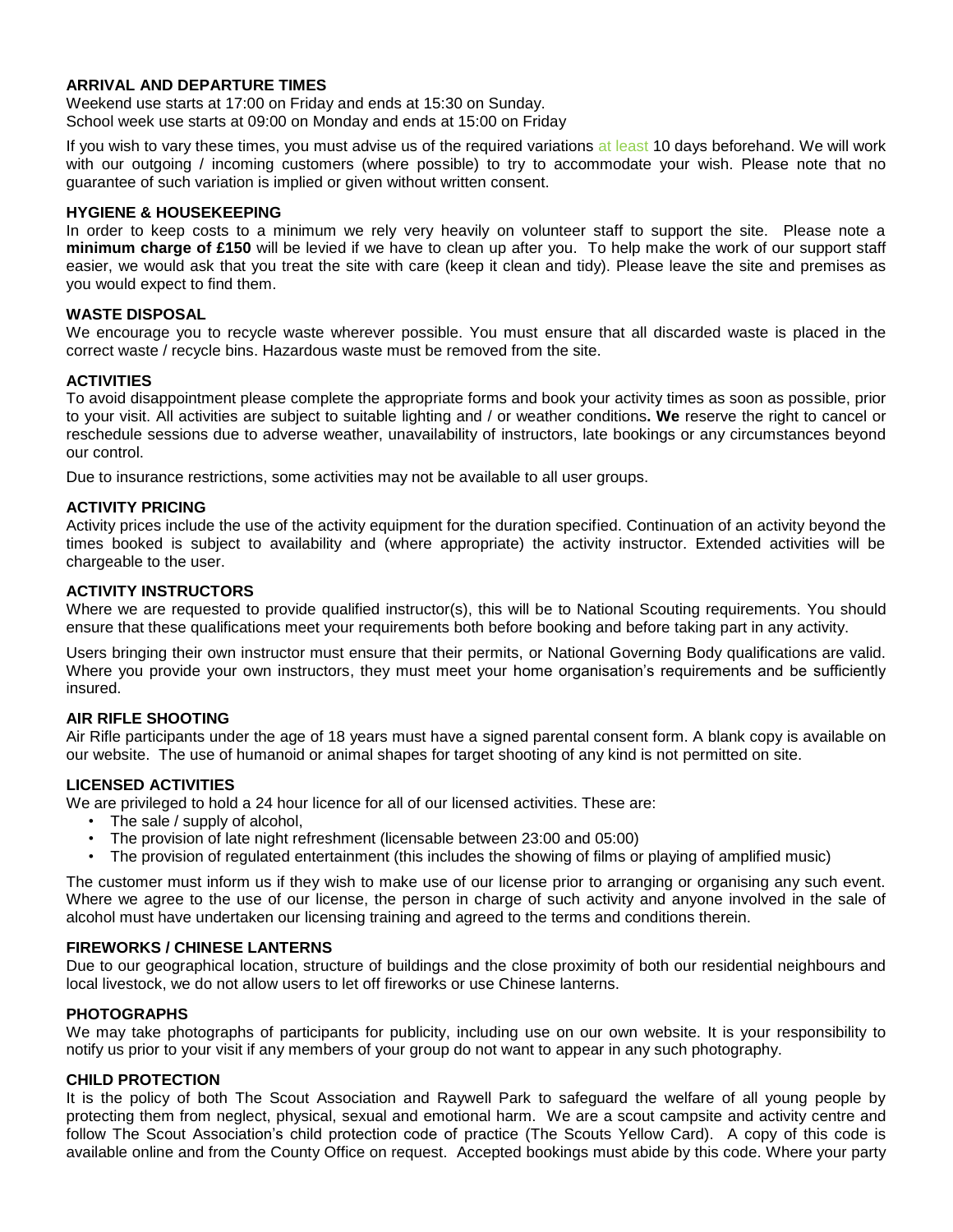includes young people, all of your adults must have been deemed suitable to work with children and young people by your own organisation.

# **SMOKING (INCLUDES VAPING)**

We strongly discourage smoking. Adults who do smoke must do so discreetly and not in front of young people. It is illegal for any person under the age of 18 years to smoke or vape. Smoking is not allowed in any building on site.

# **ALCOHOL**

It is expected that at least two adult members of your party do not consume any alcohol in case of an emergency. Alcohol is not to be consumed by anyone under the age of 18 years. Scout groups using the site should refer to the green card for further guidance. The sale and / or supply of alcohol on site is subject to licensing requirements (see licensing section above).

# **ILLEGAL SUBSTANCES**

The possession or use of any illegal substances on our site will not be permitted and any person found in contravention of this requirement will be asked to leave the site immediately, without refund of any fees or monies paid. We reserve the right to inform the appropriate authorities in such circumstances.

#### **ANIMALS**

Animals are not encouraged on the site without prior arrangement (with the exception of assistance / support dogs). Please contact the office and also write on the booking form, should you wish to bring your pet. Any animal on site must be kept under control and any fouling must be removed immediately.

#### **VEHICLES**

Vehicles entering our site do so entirely at the owners own risk. All vehicles must remain on designated roadways and be parked in a designated car park unless permitted by our staff.

We reserve the right to tow out of the way, any vehicle(s) that is / are causing an obstruction or incorrectly parked, without gaining the owner's permission. We will not be liable for any costs and / or damage caused as a result.

Where any damage is caused to our property (including fields), we reserve the right to charge the vehicle owner or driver for such damage.

The site speed limit is a maximum of 10 mph.

#### **INSURANCE AND LOSS OF PROPERTY**

It is your responsibility to arrange appropriate insurance against cancellation, curtailment, personal accident, personal liability and theft. We only accept liability for loss, damage or injury resulting from negligence by us. We must be notified of lost property within 7 days, as any items found are disposed of thereafter.

#### **HEALTH & SAFETY**

Users must be aware that our site operates in accordance with the appropriate Health & Safety requirements. All organised groups must be responsible for and implement an appropriate duty of care for all people in their charge. Example Risk Assessments for all relevant activities are available on our website, however these are to be used as a guide only. Users must undertake their own Risk Assessment prior to undertaking any activity.

Users are responsible for the provision of appropriate first aid cover for the duration of their visit. All accidents must be reported to our office by telephone on 01482 655732 or by email [\(countyoffice@humbersidescouts.org.uk\)](mailto:countyoffice@humbersidescouts.org.uk) within 24 hours of your visit.

**We reserve the right to terminate any booking (without refund) whereby any individual / group / organisation refuse to adhere to current UK Health and Safety legislation.**

#### **LIABILITY**

Our liability to you in respect of any claim in tort, contract or breach of statutory duty, including consequential losses, shall be limited to the total cost of your booking, except that nothing in these terms and conditions limits any liability that cannot be legally limited including, but not limited to death or personal injury, fraud, or fraudulent misrepresentation.

#### **THIRD PARTY RIGHTS**

Unless stated otherwise, nothing in these terms and conditions shall give rise to any rights under the Contracts (Rights of Third Parties) Act 1999 to enforce any term of these terms and conditions